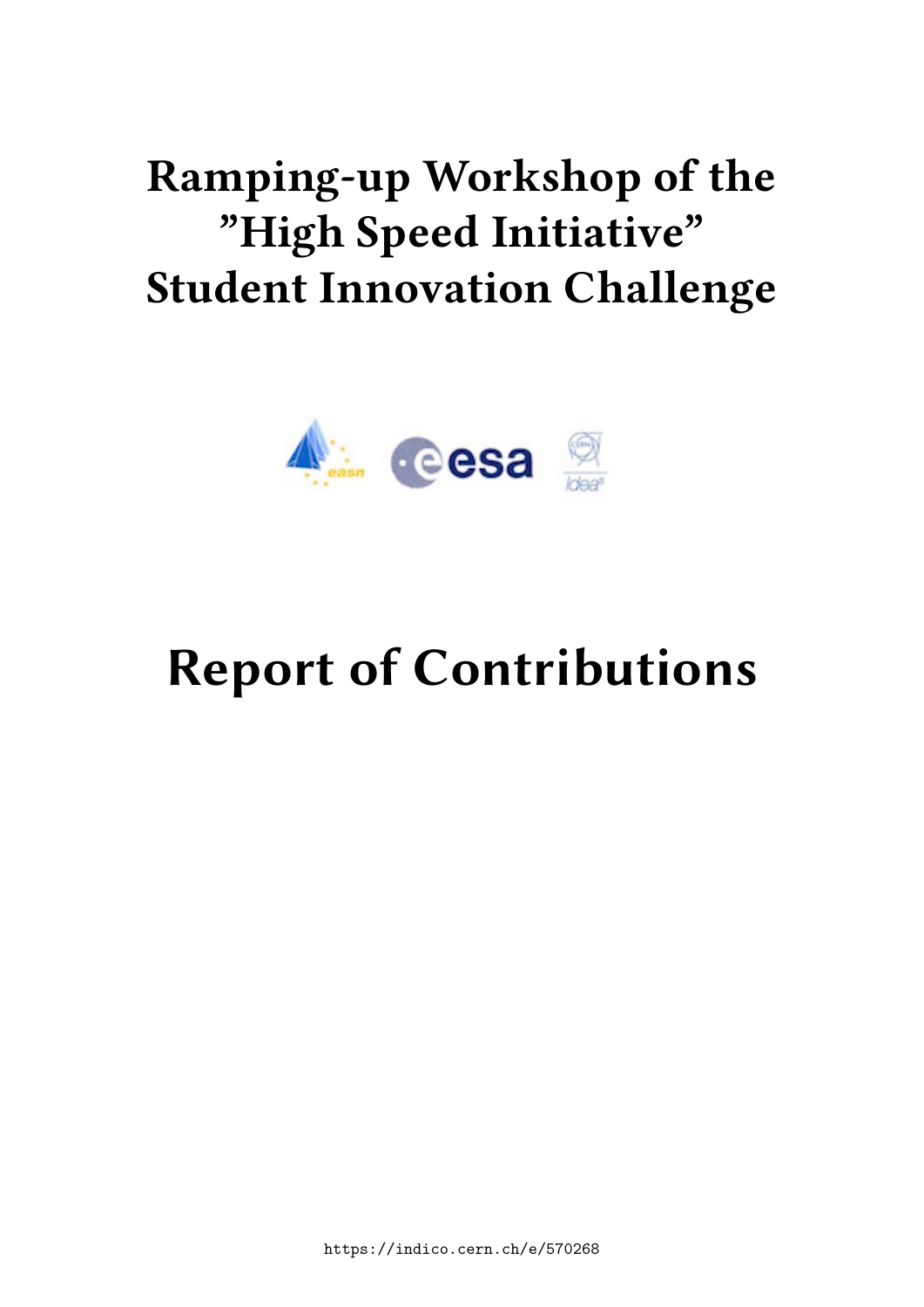Ramping-up Wor ... / Report of Contributions Welcome to the Workshop

Contribution ID: 1 Type: **not specified** 

### **Welcome to the Workshop**

*Friday, October 21, 2016 9:00 AM (30 minutes)*

Presenter: Prof. PANTELAKIS, Spiros (University of Patras)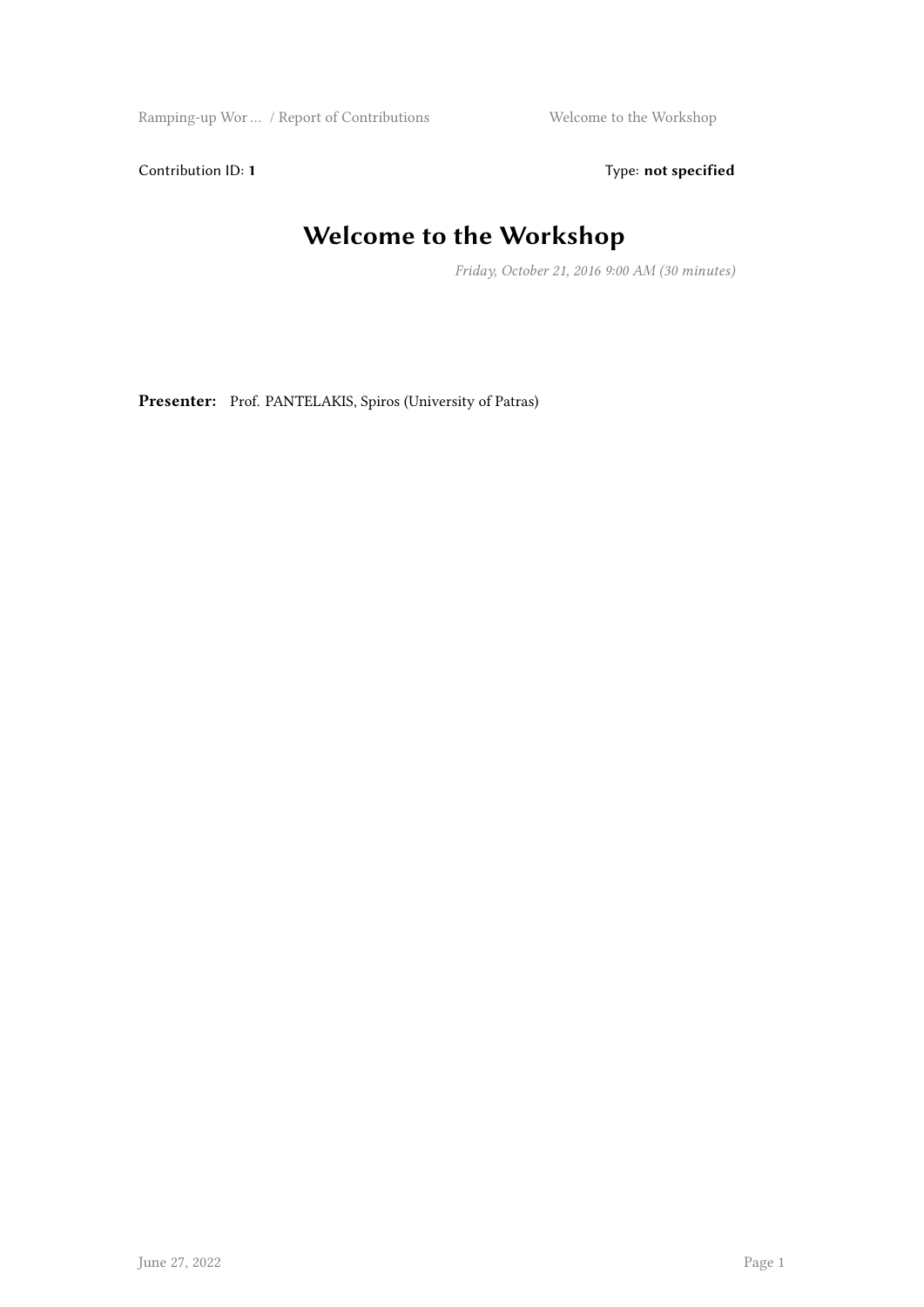Ramping-up Wor ... / Report of Contributions IdeaSquare@CERN

Contribution ID: 2 Type: **not specified** 

## **IdeaSquare@CERN**

*Friday, October 21, 2016 9:30 AM (30 minutes)*

**Presenter:** NORDBERG, Markus (CERN)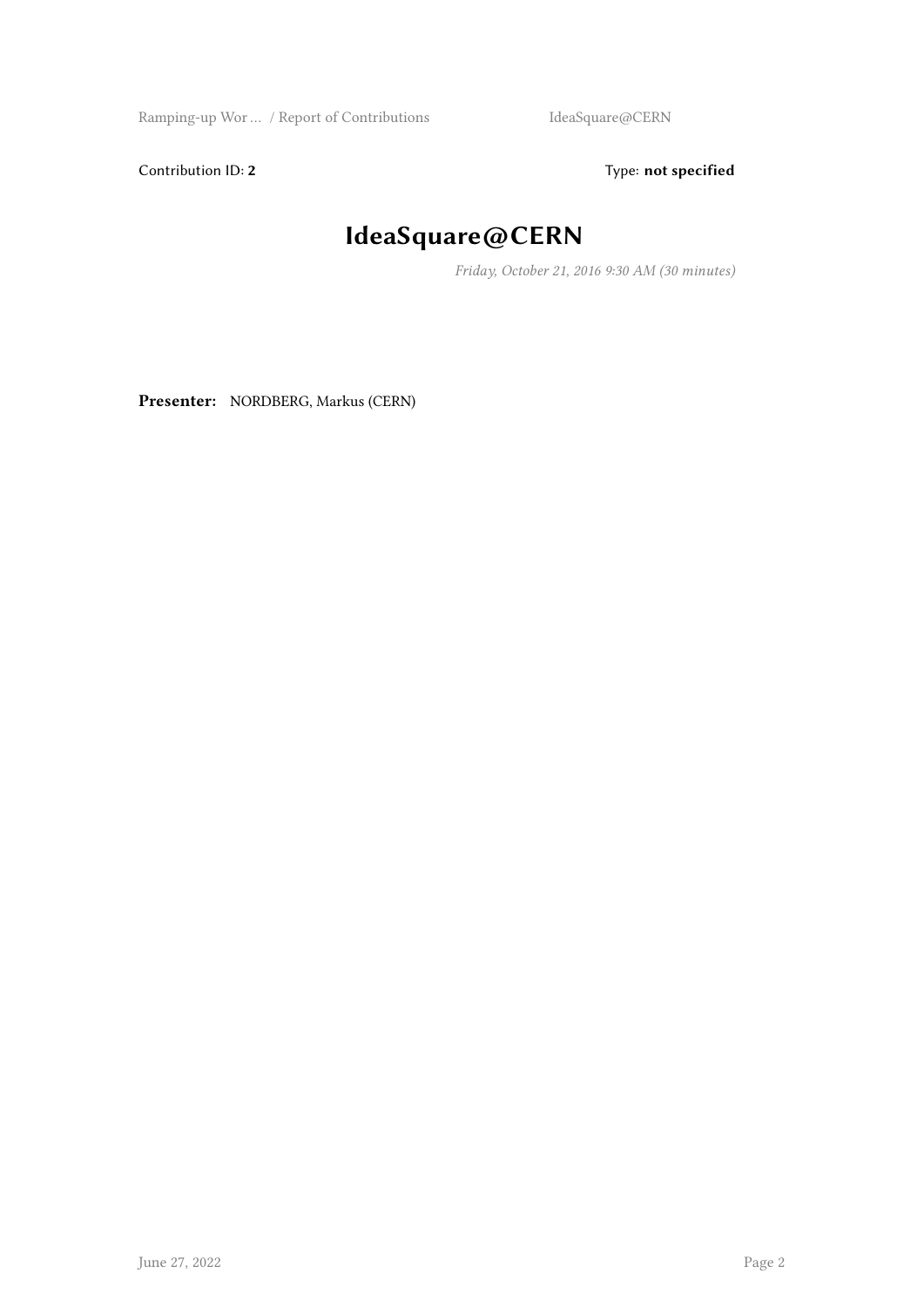Contribution ID: 3 Type: **not specified** 

#### **Overview of Challenges on High-Speed Lessons Learned From Different EU-Projects**

*Friday, October 21, 2016 10:00 AM (1 hour)*

**Presenter:** Dr STEELANT, Johan (ESA)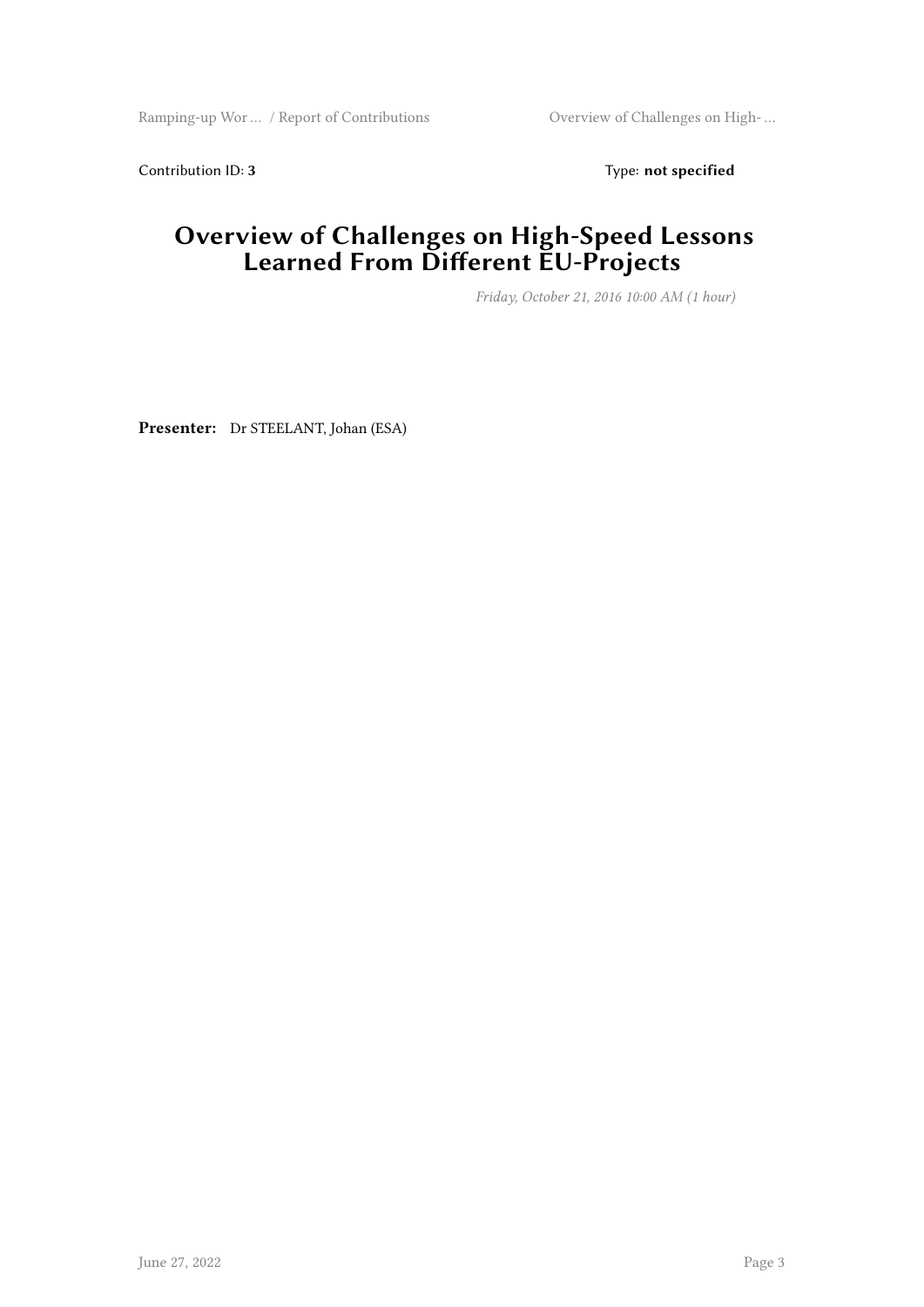Contribution ID: 4 Type: **not specified** 

#### **Ideas for Structuring The High-Speed Initiative; First Ideas on the Online Collaboration Platform**

*Friday, October 21, 2016 11:00 AM (30 minutes)*

**Presenters:** KURIKKA, Joona Juhani (Helsinki University of Technology (FI)); NORDBERG, Markus (CERN)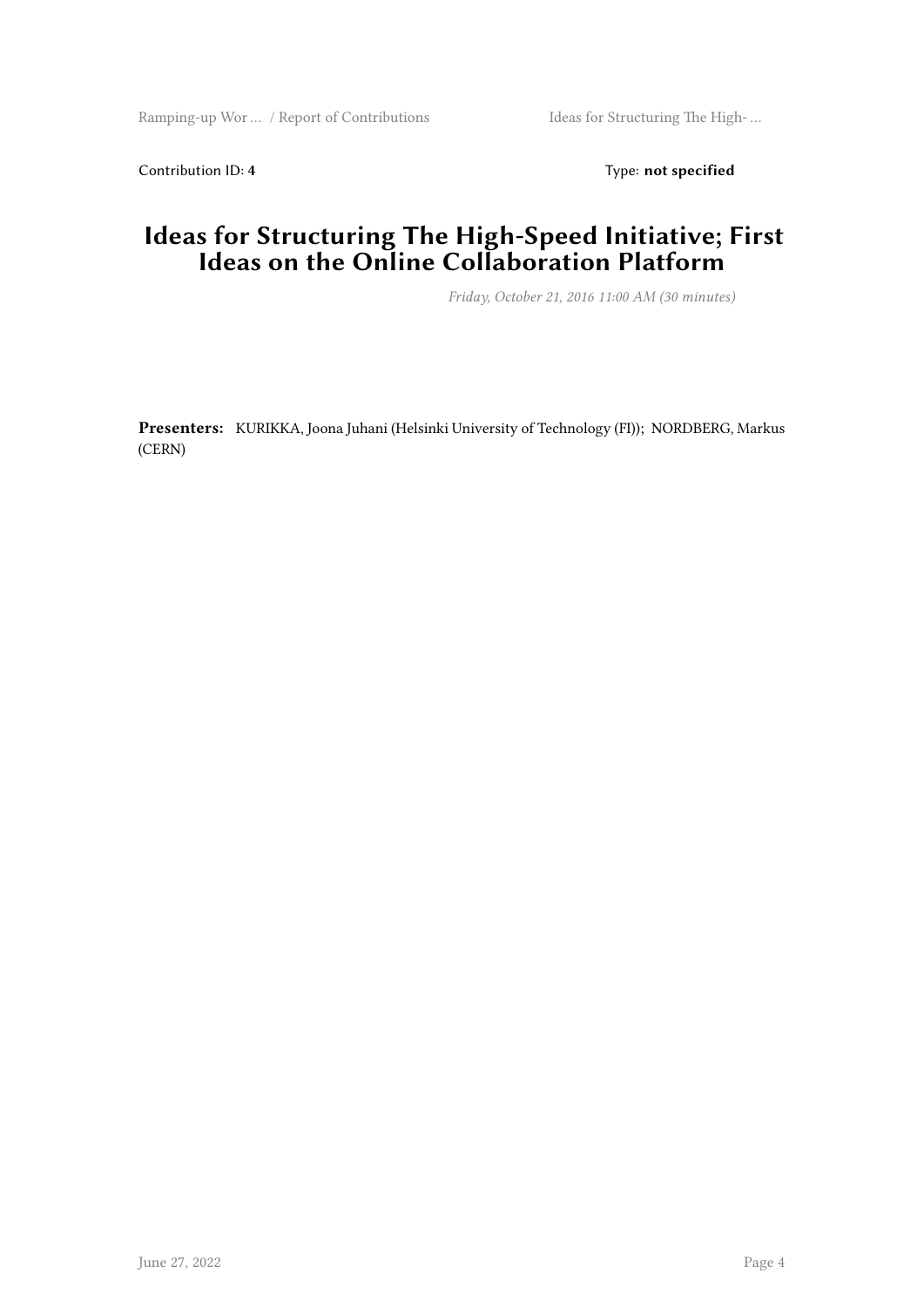Ramping-up Wor ... / Report of Contributions General discussion about the Initia ...

Contribution ID: 5 Type: **not specified** 

#### **General discussion about the Initiative; Brainstorming and Participation Interest**

*Friday, October 21, 2016 11:30 AM (1h 30m)*

**Presenters:** NORDBERG, Markus (CERN); Dr PAPADOPOULOS, Michael (EASN)